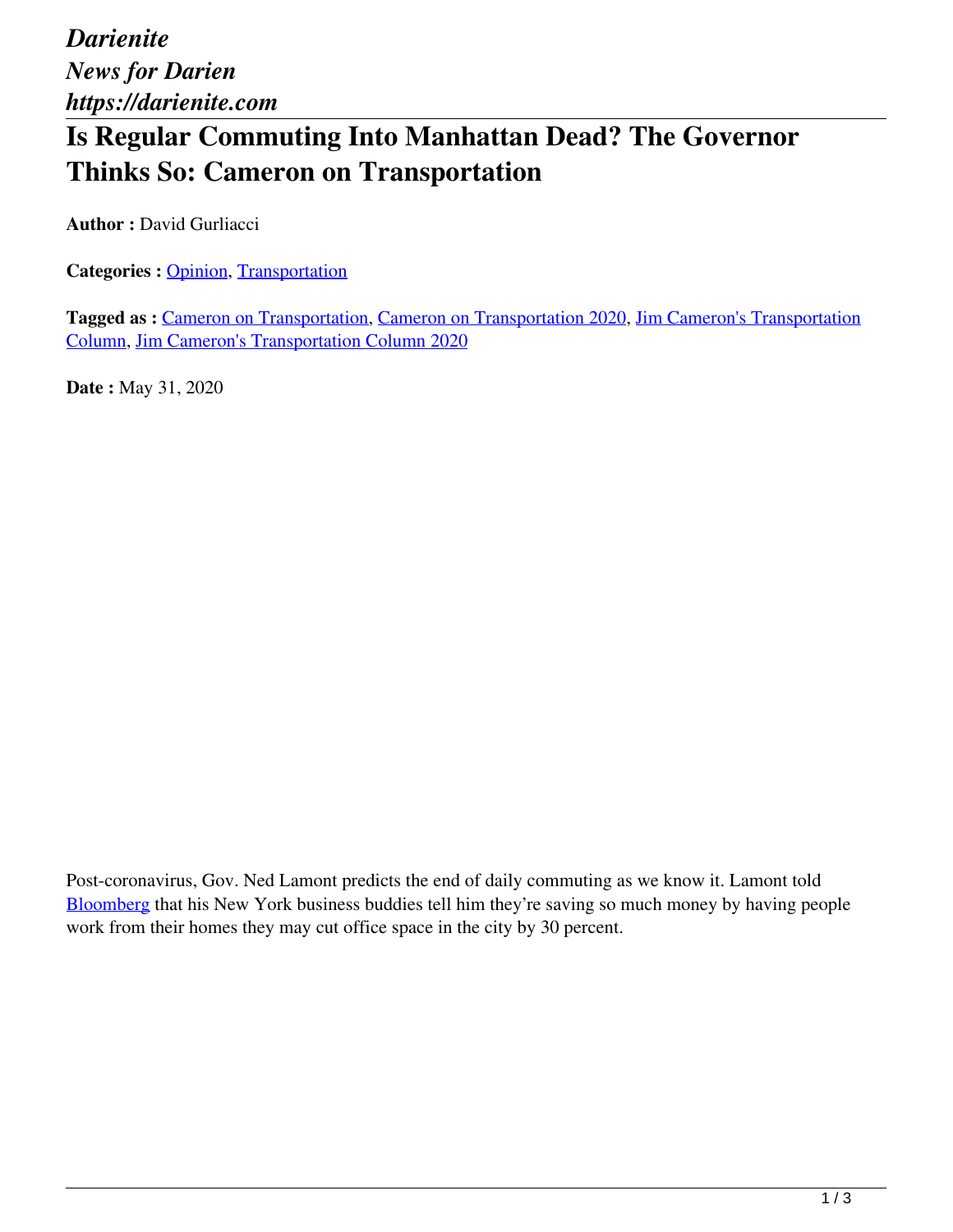## *Darienite* **New Strates of the commuter** going into New York City five days a week may be all idea that s<br>behind us," <u>Lamont said</u>. "Maybe you have a great job that seems to be geographically located in New York **https://darienite.com/as** of the time from your home in Stamford." The old idea of the commuter going into New York City five days a week may be an idea that's

Or maybe you don't need to ever go into the city. Twitter has told its tech workers they can work from home forever, assuming they can stand it.

That means more time with the family and a lot less time and money spent on the train. If you add up monthly train tickets and station parking, you're looking at least \$500 to \$600 a month in savings.

Not only does that leave Metro-North looking at a huge deficit, but also the towns and cities that rely on parking revenue. And as we are discovering now during budget-writing time, belts are getting pulled tighter and tighter.

To save money, Stamford residents may have to **bag their own leaves** for collection this fall (oh, the humanity of it all). And Darien is looking to use empty parking lots as designated outdoor activity areas. Rollerblading anyone?

But wait until the evacuating New Yorkers hit Fairfield County. Our media-centric governor told  $\overline{\text{CNBC}}$  that "the phones are ringing off the hook at real estate offices in southern Connecticut." More families means more kids in our local schools, further straining already-cut budgets.

But what if your New York jobs tells you to come back, even a few days a week? How are you going to commute?

Probably not by train and subway. A recent survey showed that 48 percent of respondents said they would **totally avoid mass transit** after New Yorkers are allowed to leave their homes.

The New York Stock Exchange says it hopes to reopen its trading floor, but only to traders and employees who did not arrive on Wall Street by mass transit. Good luck with that traffic nightmare.

Transitioning to biking or walking to work may be viable if you live in Manhattan, but not if you're coming from Connecticut. The best (or only other) option will be your car.

So it's not surprising that a local car wash chain (reopening May 20) is offering a proprietary 15-minute "No-Vid Fogger Disinfection" treatment for only \$54.99, "EPA certified to kill 99.99% of the emerging pathogens in your car." Yes, you too can stay in the safety bubble of your own car on your drive to work, however long it may take.

You think rush hour on the Merritt or Interstate 95 was bad in the pre-COVID days? Wait until we see the newly "disinfected" commute-by-car crowd hit the roads. Those highways are already getting crowded and we still haven't officially reopened yet.

If your New York City boss tells you to come back to the office, ask if he'll also cover your tolls and